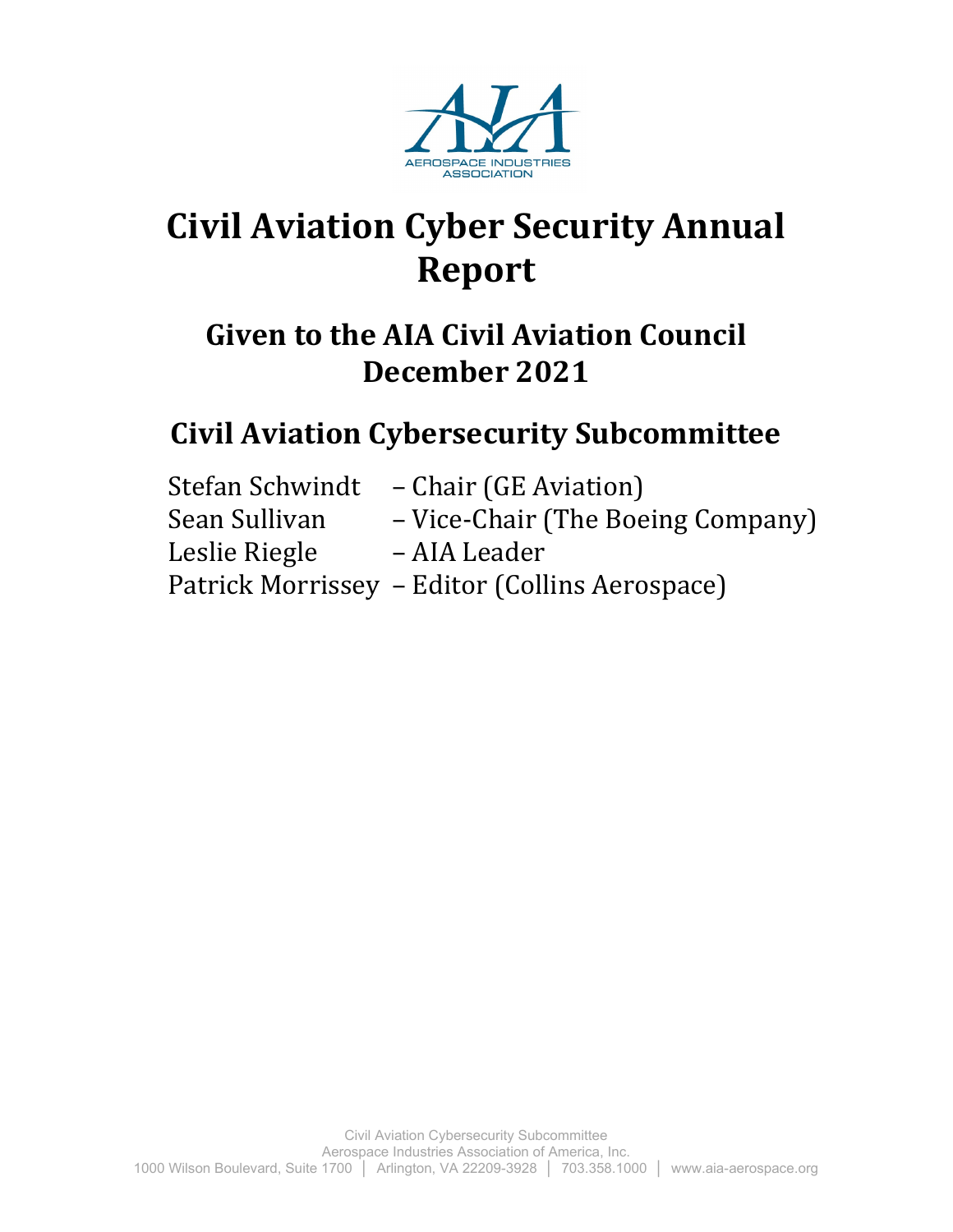### **Contents**

| $\mathbf{1}$   |     |  |  |  |  |
|----------------|-----|--|--|--|--|
| $\overline{2}$ |     |  |  |  |  |
|                | 2.1 |  |  |  |  |
|                | 2.2 |  |  |  |  |
| 3              |     |  |  |  |  |
|                | 3.1 |  |  |  |  |
|                | 3.2 |  |  |  |  |
|                | 3.3 |  |  |  |  |
| 4              |     |  |  |  |  |
|                | 4.1 |  |  |  |  |
|                | 4.2 |  |  |  |  |
|                | 4.3 |  |  |  |  |
|                | 4.4 |  |  |  |  |
|                | 4.5 |  |  |  |  |
|                |     |  |  |  |  |

## <span id="page-1-0"></span>1 INTRODUCTION

The AIA Cybersecurity Committee serves the aerospace industry as a community of aircraft manufacturers to promote discussion, define common interest, and advocate for regulatory and standards updates to help ensure the continued safe and secure operation of the industry we serve. To this end the committee has continued to work on the topics considered to be the highest priority based on discussions amongst industry stakeholders including pilots, operators, and manufacturers. This paper contains a summary of standards and regulator updates which are important to our community as well as a summary of the papers in development and published by the committee in 2021. The following papers were published by the committee in 2021:

• AIA Position on Cybersecurity Testing (Sec [5.3\)](#page-6-0)

For 2022, the committee will continue to work on the open topics listed below as well as advocate for a new potential standard as an outcome of the published cybersecurity testing paper.

- o Papers in development:
- o AIA / ALPA Joint Recommendations, planned Q1 2022
- o Software Security (further guidance planned Q2 2022)
- o Change Impact Analysis, planned Q4 2022
- o Supply Chain (further guidance planned Q4 2022)
- New Topics:
	- o Aircraft Security Log File Management and Handling
	- o AIA Response to Executive Orders

Page **2** of **9**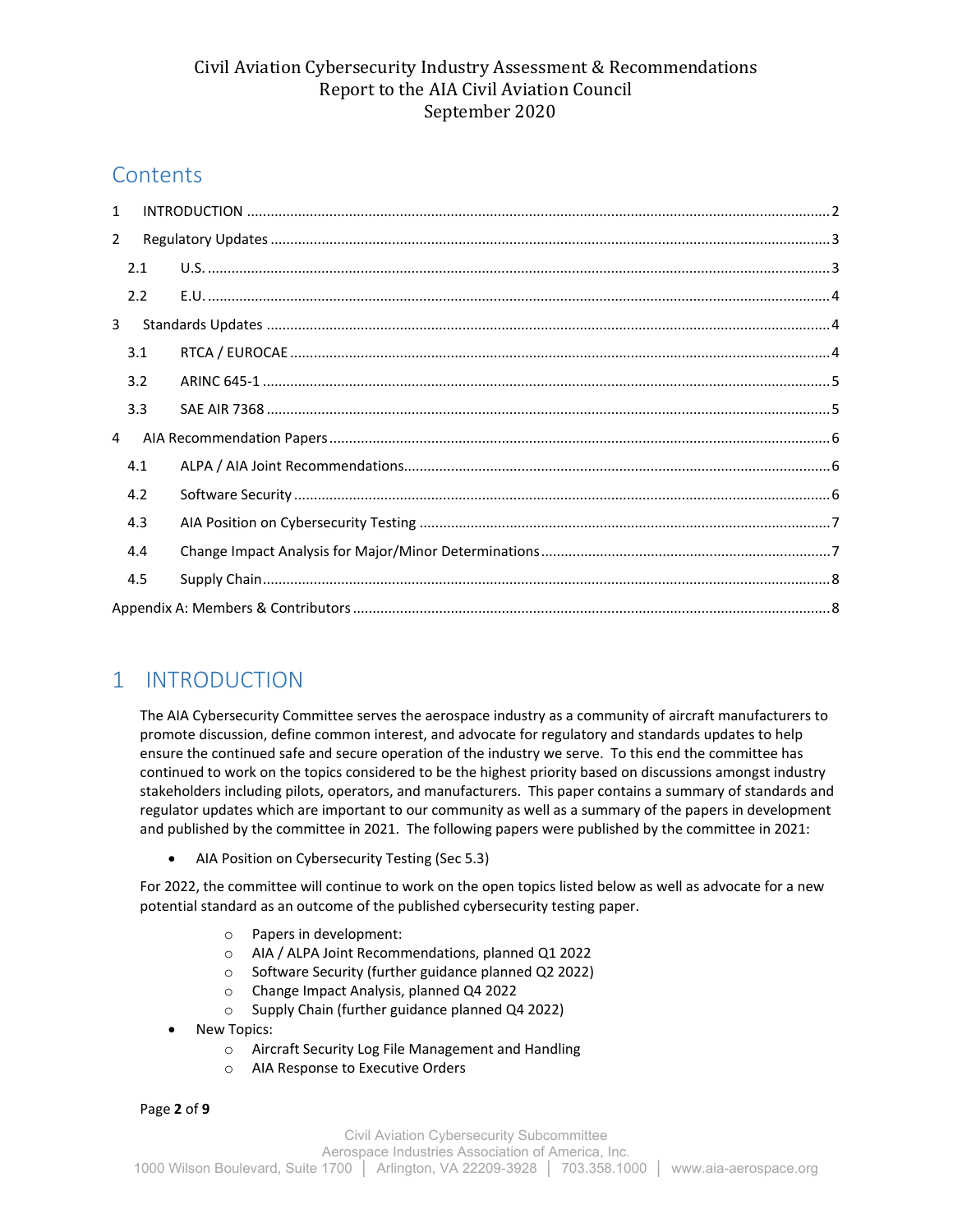## <span id="page-2-0"></span>2 Regulatory Updates

#### <span id="page-2-1"></span>2.1 U.S.

The FAA is in the process of proposing rulemaking for Part 25 category aircraft as well as parts 33 engines and 35 propellers. The DRAFT Transport Airplane Certification Modernization NPRM is going through internal coordination, resolving comments received within the FAA. The NPRM is currently expected to be published in May of 2023 for comment by the public. After receiving and resolving comments, the rule likely to be published July of 2024. In the meantime, the FAA may update current Special Condition Issue Papers to reflect acceptance of RTCA guidance DO-326A, DO-355A, and DO-356A as an acceptable means of compliance (MOC) until the formal rules are published with these standards as the Acceptable Means of Compliance (AMC). Future plans for Parts 23, 27 and 29 involve using the F44 ASTM standards as a MOC for Cybersecurity. Both Parts 27 and 29 will be addressing Cybersecurity through the traditional XX.1301 and XX.1309 rules while Part 23 will be addressing Cybersecurity by having all applicants utilize amendment 64 rules 23.2500, 23.2505 and 23.2510.

As a result of various supply chain attacks outside of aviation in 2020, several Executive Orders have been released aimed to strengthen supply chains in general and also in particular for critical infrastructures. A National Security Memorandum discusses improving Cybersecurity for Critical Infrastructure Control Systems. The following Executive Orders may become relevant to the aviation industry through direct application or by providing standards usable to aviation:

| <b>Executive Order</b> | Title                                                                                     | Link                                                                                                                                                                                     |
|------------------------|-------------------------------------------------------------------------------------------|------------------------------------------------------------------------------------------------------------------------------------------------------------------------------------------|
| EO 14036               | Promoting<br>Competition in the<br>American Economy                                       | https://www.whitehouse.gov/briefing-room/statements-<br>releases/2021/07/28/national-security-memorandum-on-<br>improving-cybersecurity-for-critical-infrastructure-control-<br>systems/ |
| EO 14034               | Protecting<br>Americans' Sensitive<br>Data from Foreign<br>Adversaries                    | https://www.federalregister.gov/documents/2021/06/11/2021-<br>12506/protecting-americans-sensitive-data-from-foreign-<br>adversaries                                                     |
| EO 14028               | Improving the<br>Nation's<br>Cybersecurity                                                | https://www.federalregister.gov/documents/2021/05/17/2021-<br>10460/improving-the-nations-cybersecurity                                                                                  |
| EO 14017               | America's Supply<br>Chains                                                                | https://www.federalregister.gov/documents/2021/03/01/2021-<br>04280/americas-supply-chains                                                                                               |
| EO 14005               | <b>Ensuring the Future</b><br>Is Made in All of<br>America by All of<br>America's Workers | https://www.federalregister.gov/documents/2021/01/28/2021-<br>02038/ensuring-the-future-is-made-in-all-of-america-by-all-of-<br>americas-workers                                         |

Bills on cybersecurity and supply chain have been proposed in both houses of the United States Congress.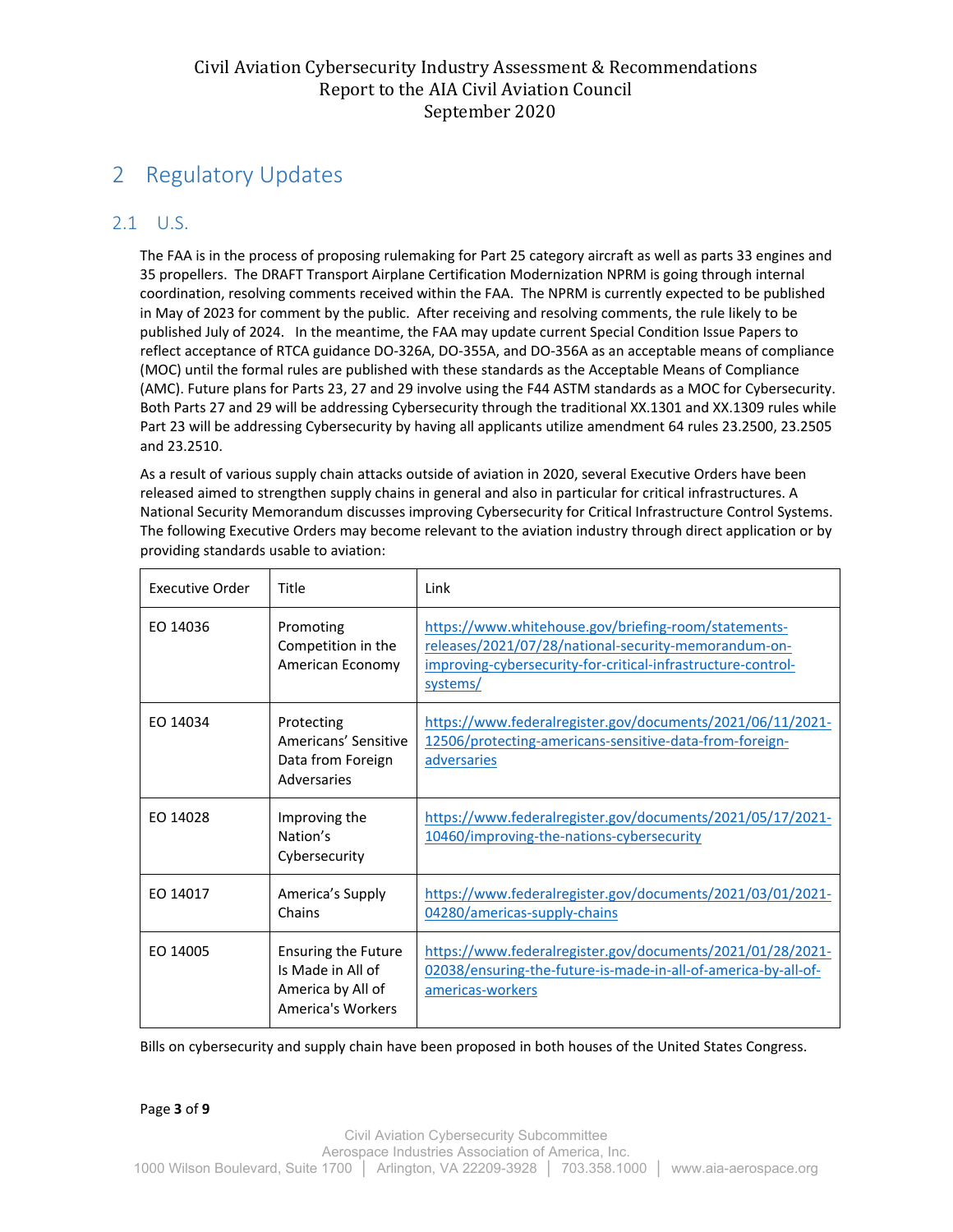#### <span id="page-3-0"></span>2.2 E.U.

For aircraft, EASA has published Aircraft Cybersecurity rules applicable to all certification specifications via ED 2020/006/R. The rules introduced into CS-23, CS-25, CS-27, CS-29, CS-E, CS-P, CS-APU and CS-ETSO entered into force January 2021. For all aircraft parts and products, the common AMC 20-42 references the industry standards ED-202A (DO-326A), ED-203A (DO-356A) and ED-204A (DO-355A) as AMC.

Beyond the aircraft itself, EASA is developing rules to secure the aviation ecosystem using the proposed Part IS. This "horizontal cybersecurity rule" introduces cybersecurity requirements for organizations to implement information security management systems. EASA published Opinion 03/2021 "Management of Information Security Risks[" https://www.easa.europa.eu/document-library/opinions/opinion-032021](https://www.easa.europa.eu/document-library/opinions/opinion-032021) detailing the proposed rule. The European Strategic Coordination Platform (ESCP) was formed to support this rulemaking task and is currently working on the finalization of the AMC and Guidance Material (GM) to support the future Part IS. Part IS is currently in the "trilogue" phase for negotiation by the European Commission, European Parliament and European Council for final adoption as a regulation. The expected completion of the trilogue is the second half of 2022.

The EU is also in the process of updating their critical infrastructure regulation – the Network and Information Security (NIS) Directive. This proposed update – referred to as NIS 2- includes provisions for including manufacturers of aerospace components as "Important Entities". The European aviation industry has produced a position pape[r https://www.asd-](https://www.asd-europe.org/sites/default/files/atoms/files/ASD%20Position%20Paper%20-%20NIS%20Directive%20Final%20%20Submited.pdf)

[europe.org/sites/default/files/atoms/files/ASD%20Position%20Paper%20-](https://www.asd-europe.org/sites/default/files/atoms/files/ASD%20Position%20Paper%20-%20NIS%20Directive%20Final%20%20Submited.pdf)

[%20NIS%20Directive%20Final%20%20Submited.pdf](https://www.asd-europe.org/sites/default/files/atoms/files/ASD%20Position%20Paper%20-%20NIS%20Directive%20Final%20%20Submited.pdf) on the impact these proposals will have on the manufacturing industry. The NIS 2 proposal is also currently in the trilogue phase and also expected to complete in the second half of 2022.

## <span id="page-3-1"></span>3 Standards Updates

#### <span id="page-3-2"></span>3.1 RTCA / EUROCAE

The RTCA and EUROCAE security committees (SC-216/WG-72) continue to work together on the development of standards material for the industry to ensure common goals and outcomes. The TORs for SC-216 & WG-72 are expected to be revised in 2022 to reflect new work largely driven by ECSCG. Below is the status of the work currently underway by these committees on various standards:

• ED-201A/DO-391 *Aeronautical Information System Security Guidance*

This document provides a framework linking the various security standards for aviation security together to support all stakeholders. This includes aircraft design, production, and operation, as well as air traffic management, airports, maintenance and repair (MROs), aviation services providers, components (SW and HW), and information (such as databases charts and manuals) as well as the supply chains which provide them. This standard includes recommendations on what should be done in addition to current practice. As relevant standards are updated and new ones are generated this standard is also updated to link the appropriate changes. Version "A" is expected to be approved by PMC and published December 2021.

• DO-393/ED-205A: *Process Standard Process Standard for Security Certification and Declaration of ATM ANS Ground Systems*

This process standard serves to provide guidance for assessing ground systems are appropriately secured for use in aviation. The proposed process can be used to identify, evaluate, and manage

Page **4** of **9**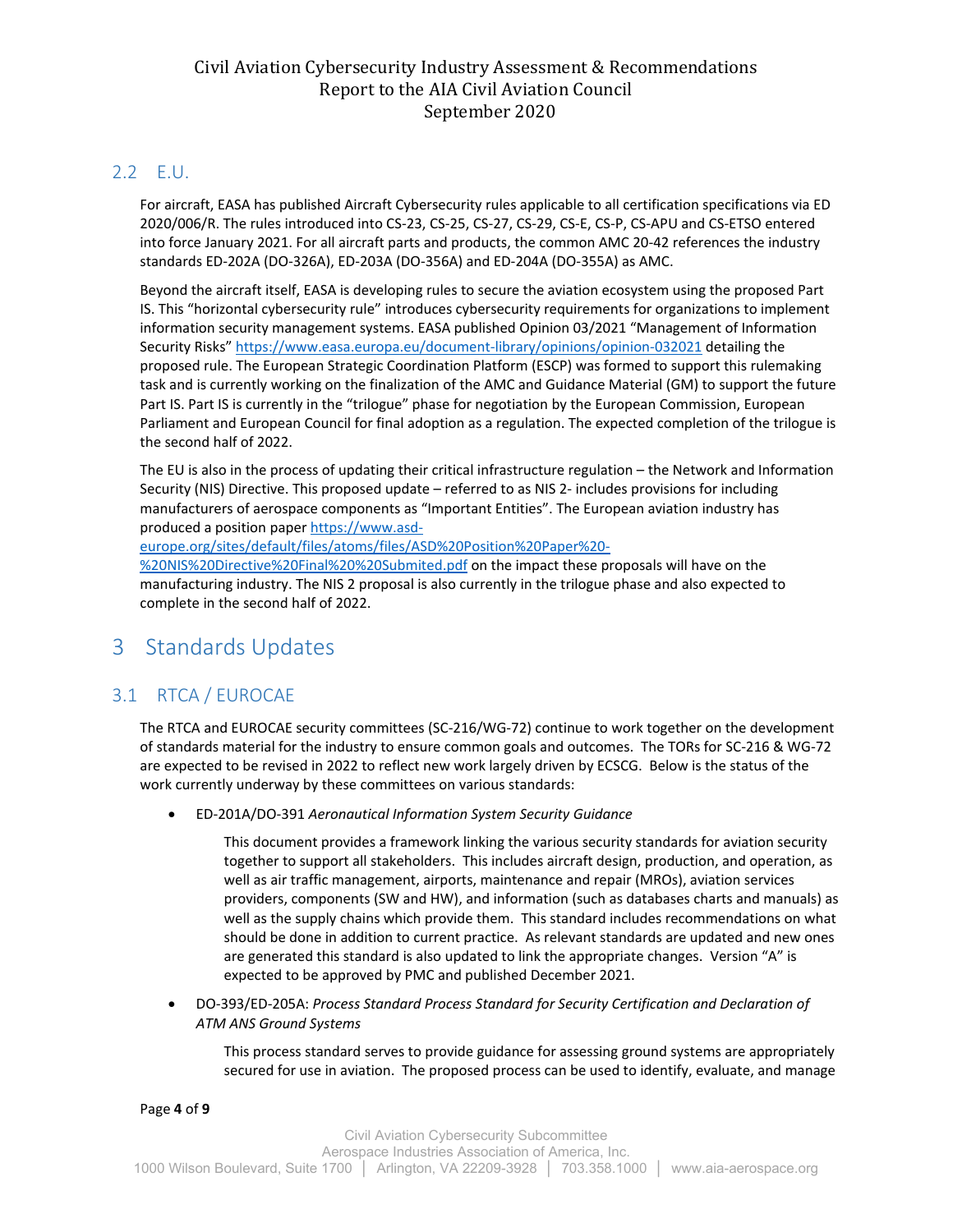safety as well as non-safety risks. The updated version is meant to be in line with the new EU basic regulation and Part AISS, as such, it could serve as an AMC for the aforementioned regulation.

The SC-216 and WG-72 working groups have completed the proposed standard and are making it available for Final Review and Comment (FRAC)/Open Consultation (OC). Comments are needed by 5:00 PM EST Thursday, January 13, 2022. The comments will be addressed at the next plenary session. Note that editorial, reference numbers, and format/style issues will be resolved as part of the FRAC process.

• DO-392/ED-206: *Security Event Management and Continued Airworthiness*

DO-392/ED-206 is projected to be an important standard in aviation once released as it impacts all stakeholders in the aviation ecosystem. It will form part of the AMC/GM to EASA's Part IS on incident and vulnerability management. It is also anticipated that the FAA may use it for cyber related aspects of occurrence reporting. As we (AIA) anticipate the document will be used in US and EU contexts, many AIA members have participated on behalf of their organizations to help ensure the standard can be applied with consistency in both jurisdictions setting common expectations and a level playing field. The following items are considered important elements of the standard for inclusion:

- 1. Performance requirements for detecting and identifying security events and determining if they are security incidents
- 2. Performance requirements for detecting and identifying vulnerabilities
- 3. Thresholds for reporting incidents up to TC Holders and/or authorities
- 4. Thresholds for reporting vulnerabilities up to TC Holders and/or authorities
- 5. Allowable timetables for mitigating and/or fixing vulnerabilities dependent on criticalities
- 6. Allowable timetables for responding to incidents and securing/restoring systems
- 7. Patching vs. reporting (i.e. if patching is fast enough is reporting required?)

Additionally, once the document is released it will be up to the member organizations adopt the standard in their supplier contracts to ensure consistency in addressing incidents and vulnerabilities that can affect aviation safety throughout the entire supply chain. FRAC/OC closed December 13, 2021.

#### <span id="page-4-0"></span>3.2 ARINC 645-1

ARINC 645-1: Common Terminology and Functions for Software Distribution and Loading was approved by AEEC and published on August 11, 2021. This report focuses on loadable data and software, primarily Aircraft Controlled Software (ACS). The software is controlled at an aircraft level, meaning it is treated as an aircraft part - Aircraft Controlled Loadable Software Part (ACLSP).

#### <span id="page-4-1"></span>3.3 SAE AIR 7368

With the expectation for the FAA to update Parts 33 & 35 (engines and propellers) with cybersecurity design requirements (xx.1319) the Electronic Engine Controls Committee (E-36) is developing AIR7368 *Cybersecurity for Propulsion Systems*. This document will provide guidance for engine and propeller control systems certification for Cybersecurity. The E-36 committee is being supported by attendees from regulators and propulsion manufactures as well as OEMs in support of integration.

Page **5** of **9**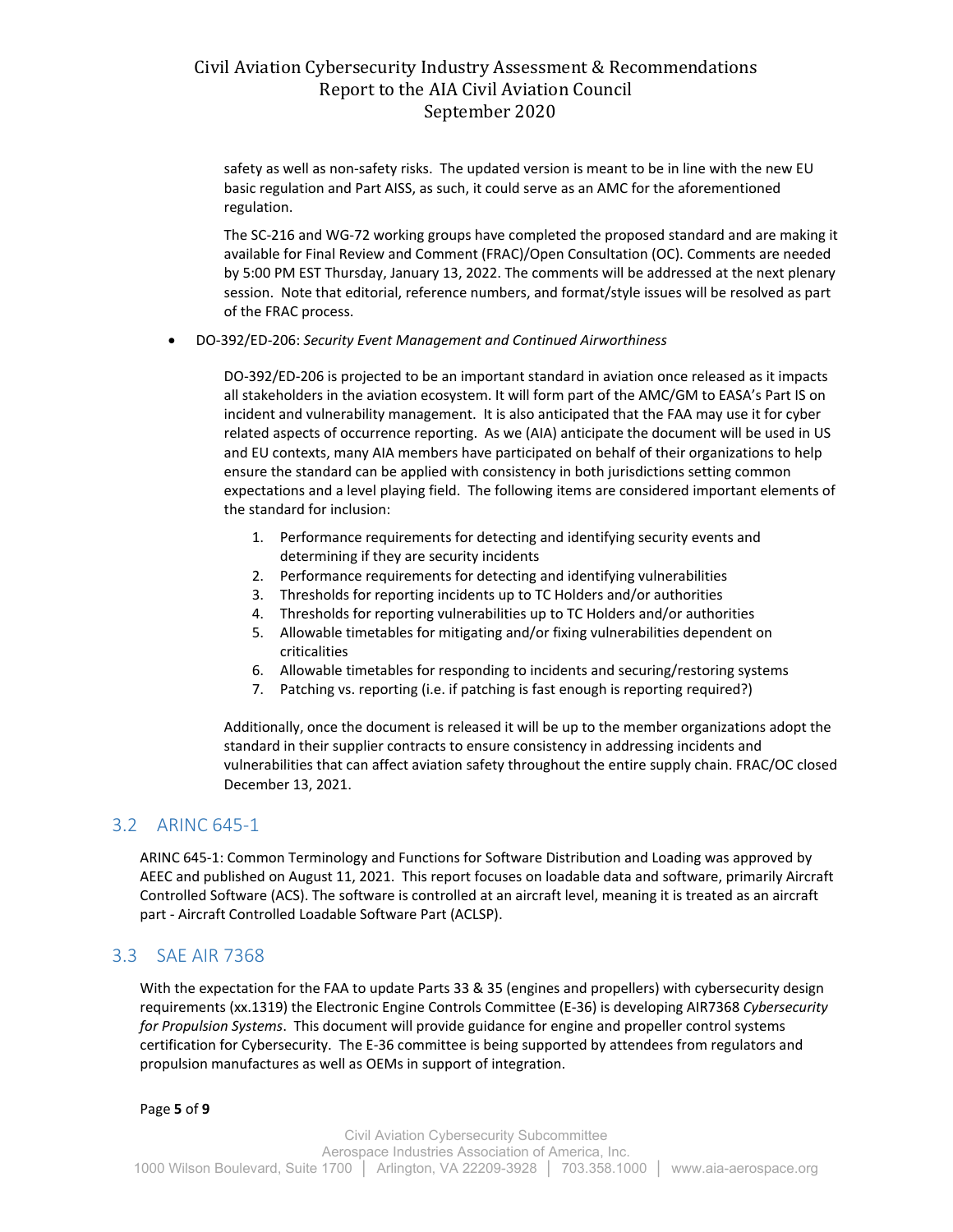Initial Ballot Closed December 9, 2021. Final ballot is expected in 2022.

### <span id="page-5-0"></span>4 AIA Recommendation Papers

Below is a summary of the papers developed this year by the AIA Cybersecurity Committee and those which are still in development (to be completed in 2022).

#### <span id="page-5-1"></span>4.1 ALPA / AIA Joint Recommendations

Over the last year the AIA Cybersecurity committee has engaged with the representatives of the ALPA organization in response to a paper which they published last year raising concerns about aircraft operational cybersecurity and the role of the pilot. The paper, and subsequent meetings which have been conducted between the groups, highlighted a gap in understanding between the pilot community and manufacturers in how cybersecurity is handled in design, certification, and operation of the aircraft. The approach today which is built on the work of RTCA and EUROCAE over the last 15 years follows the DO-326A/ED-202A standard. The standard outlines a risk-based approach like (and connected with) the safety design process meaning cybersecurity risks which could impact safety must be identified in the design process and mitigated to an acceptable level. Like safety this process includes evaluation throughout the complete development lifecycle of the aircraft system with objectives and activities incorporated into design, implementation, and verification; including, if necessary, any notification or relevant procedures prescribed for the pilot. This paper will explain in more common terms the process as it exists today, the gaps which have been identified as part of the meetings occurring during 2021, and recommendations for consideration in future design and testing. The goal is to ensure a correct balance can be struck between providing pilots actionable alerts and general situational awareness which could be helpful in completion of an aircraft's mission.

This paper projected to be published Q1 of 2022.

#### <span id="page-5-2"></span>4.2 Software Security

Software, including executable code and databases, is critical for the safe operation of the complex electronics guiding and operating civil aircraft. As complex electronics are now ubiquitous on aircraft and increasingly no longer have mechanical backup, tampered software poses risks ranging from aviation safety to global aviation impact. This paper focuses on providing recommendations for securing software distribution and software loading (onto aircraft LRUs).

Efforts to enhance secure software distribution and secure software loading practices throughout aviation ecosystem are ongoing. Significant strides have been taken in establishing standards and various implementation methodologies have been provided to the industry to help advance secure software distribution and loading in the aviation domain.

With the release of security standard ARINC 645-1, updates to ARINC-667 pertaining to secure software distribution and configuration management, increasing availability of corresponding software security tools, and maturation of methodologies currently in use, guidance for compliance is necessary for the aviation industry. This paper seeks to address this and provides recommendations to standardize best practices as much as possible.

A 2021 version of the paper has been published in 2021. In 2022, the working group will continue by agreeing among aviation stakeholders the phased approach presented in the 2021 paper and this update is expected by the end of Q2 2021.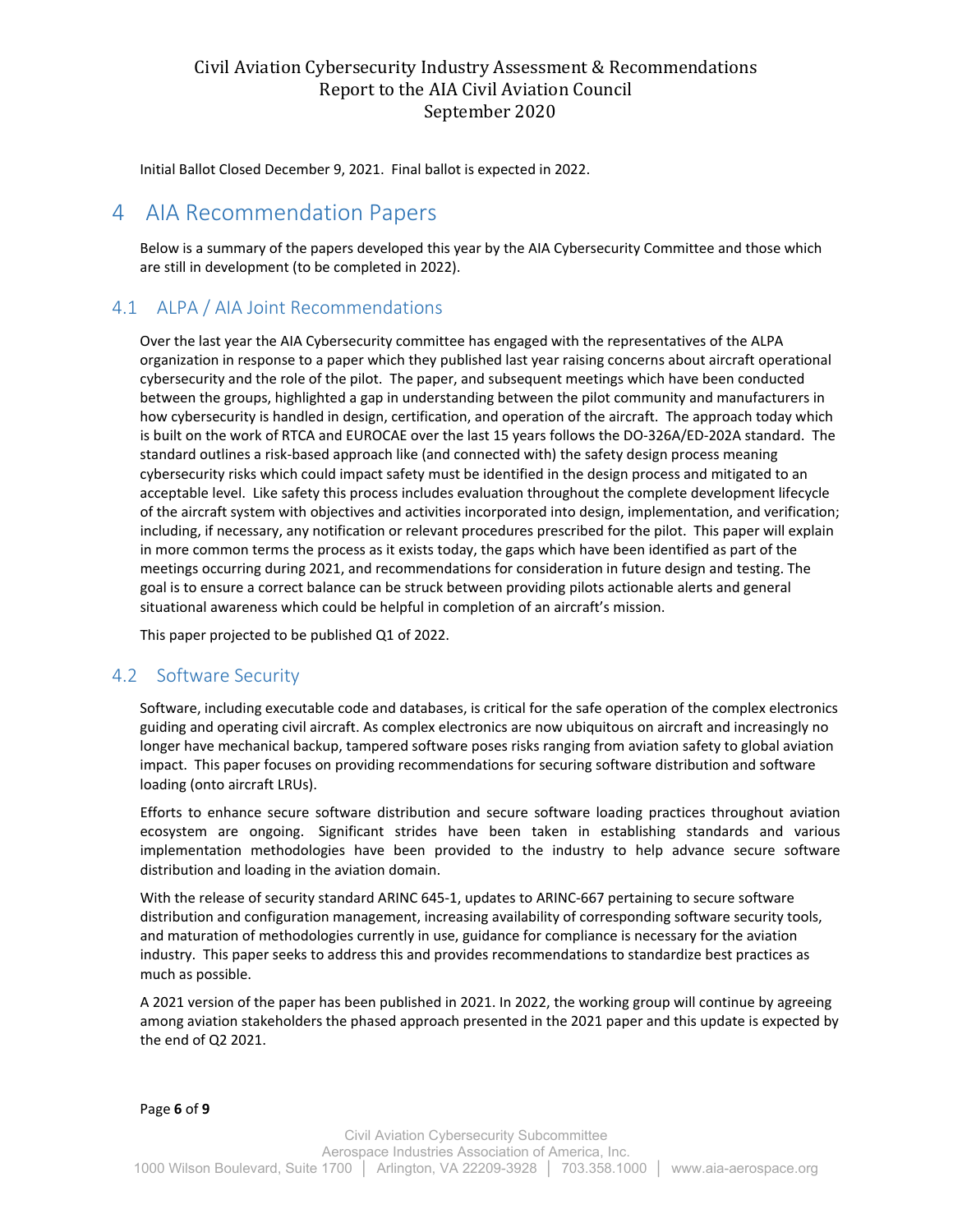#### <span id="page-6-0"></span>4.3 AIA Position on Cybersecurity Testing

Airplane manufacturers, airline/cargo operators, component suppliers, regulators, and those building and operating the infrastructure of the global aviation industry all have a common goal – SAFETY. As cybersecurity risk in the aviation industry continues to expand and evolve. Many aviation industry businesses and organizations are seeking methods to provide continuous assurance and validation, that the digital components of aircraft and supporting aviation infrastructure remain safe and uncompromised. AIA recognizes the evolving risks to digital components, the safety objectives of all industry stakeholders and the risks that may occur in testing previously certified airplanes and ground support equipment. Additionally, new cybersecurity risks may emerge after type certification that must be continuously reviewed and verified in terms of potential airplane and ground system impacts. AIA is also aware a growing number of operators have begun to pursue options to conduct their own technical risk assessments and testing or develop other means to understand risks that may emerge post type certification, either as newly identified vulnerabilities or through modifications or other configuration changes requiring Supplement Type Certification or other revalidation of the safety and security of the airplane and its components. AIA concurs with FAA, GAO, and industry standards stating concerns that cybersecurity testing of operational aircraft may have potentially severe consequences resulting in regulatory non-compliance and potentially creating a safety event. As such, AIA considers direct testing of operational aircraft should remain the very last alternative method to address cybersecurity risks. This includes reducing the potential for cybersecurity testing and other technical evaluation to negatively impact the integrity and safety of our civil aviation industry, including its airplanes and ground support services. Instead, AIA recommends aircraft manufacturers, component suppliers, and airline operators partner together on the development of methods and procedures are conducted in protected laboratory or other controlled environments with measures in place to ensure these activities cause no operational reliability concerns or additional safety risks to global air travel.

[Full Whitepaper](https://www.aia-aerospace.org/wp-content/uploads/2021/10/AIA-Commercial-Aviation-Cybersecurity-Testing-Recommendations-FINAL-14-Oct-202131.pdf)

#### <span id="page-6-1"></span>4.4 Change Impact Analysis for Major/Minor Determinations

EASA's product security rules have entered into force in January 2021 anchoring cybersecurity in type certification of parts and products via AMC 20-42. As part of the amendments made by EASA, the guidance material for assessing changes to type certifications in 21.A.91 was updated to include a discussion that cybersecurity may lead to changes being classified as major. The FAA is preparing to release product security rules and as with EASA, cybersecurity will need to factor in assessing changes to issued type certification.

Upon review of the issued guidance material by EASA and the industry guidance in DO326A/ED202A and DO356A/ED203A, it was considered that available material does not provide instructions to ensure consistent approaches among applicants, clarity in (re-)verification activities needed and that the industry guidance is inconsistent with change impact processes from other related technical domains such as system, software and hardware engineering. As a consequence, AIA is analyzing available material from different technical domains to propose an appropriate change impact assessment for cybersecurity. The recommendation paper will make proposals on the necessary activities to analyze the impact of changes on cybersecurity and the verification activities necessary for the change.

This paper is projected to be publish in Q4 of 2022.

Page **7** of **9**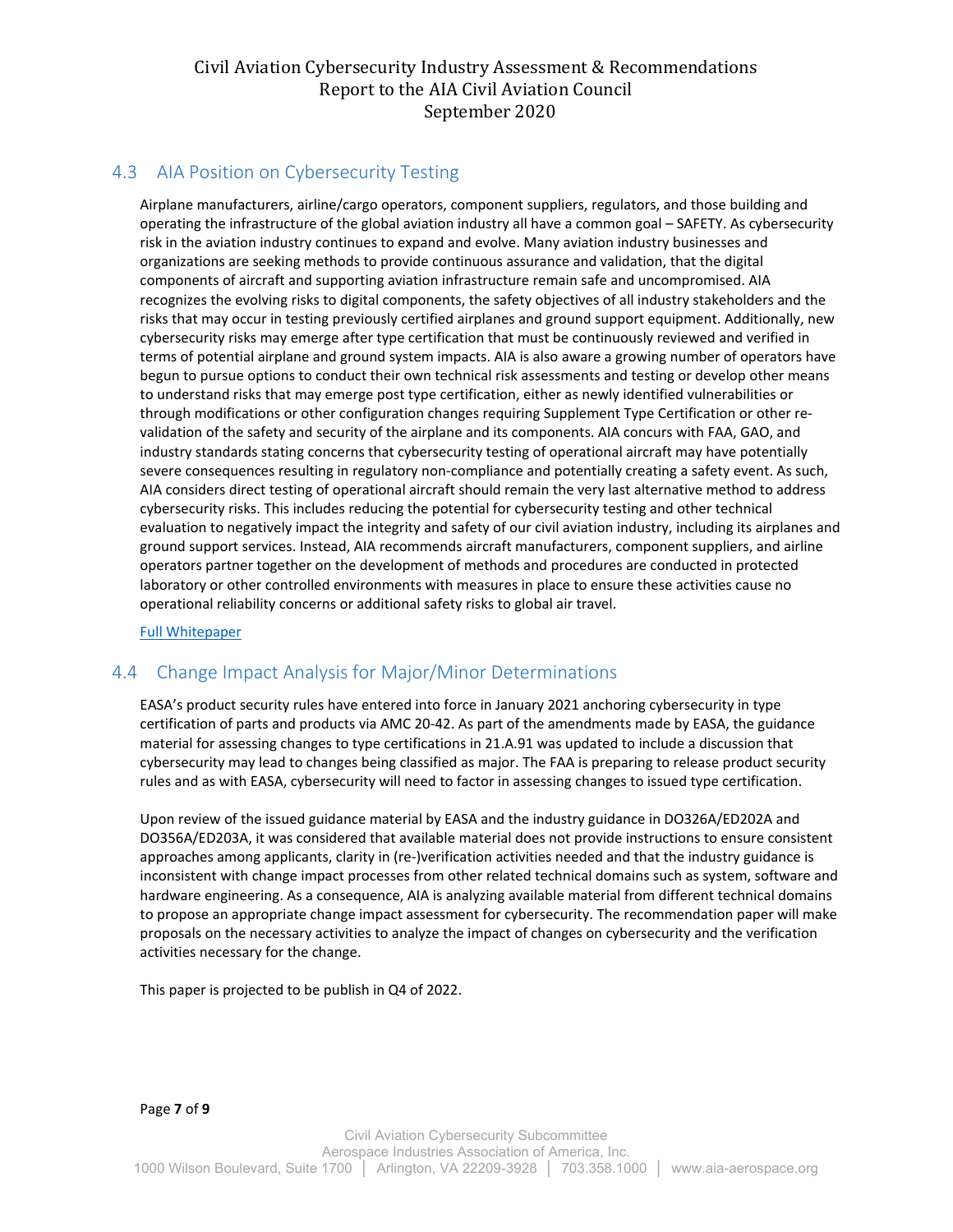#### <span id="page-7-0"></span>4.5 Supply Chain

The supply chain has not comprehensively been secured due to its excessive complexity. A single solution cannot address all the topics, nor offer the ability to harmonize and address the breadth and depth of the system. To make progress on the issue this report has developed a matrix to split the supply chain problem into more manageable sub-problems by 1) considering supply chain organizations as specific to aviation versus those that do not follow aviation regulations and practices, and 2) defining whether the supply chain delivers physical goods or soft goods (such as software or databases). Based on these sub-problems, a number of recommendations have been developed as specific solutions. The most important of these is the need for an aviation Information Security Management System (ISMS) properly tailored for the size, complexity and risk an organization faces. The report also provides next steps for implementing the recommendations including suggested standards and standards groups for producing published guidance. The recommendations of this report have been provided to the European Cyber security for aviation Standards Coordination Group (ECSCG) for consideration.

A completed draft of this paper is currently in review by the AIA Cybersecurity Subcommittee and an interim version is expected to be published by the end of Q1 2022. Work will continue throughout 2022 on expanding guidance on supply chain security.

## <span id="page-7-1"></span>Appendix A: Members & Contributors

#### **AIA Working Group Members**

| Mayank Agarwal        | Infosys                       | Tom McGoogan      | <b>Boeing</b>                 |
|-----------------------|-------------------------------|-------------------|-------------------------------|
| Ruchik Amin           | <b>GE</b> Aviation            | Moraes, Polina    | Embraer                       |
| David Almeida         | LS Technologies               | Patrick Morrissey | Collins Aerospace             |
| Tim Anstey            | <b>Boeing</b>                 | <b>Tim Murnin</b> | Amazon                        |
| Steve Benham          | <b>GE Aviation</b>            | Siobvan Nyikos    | <b>Boeing</b>                 |
| Majed Bouzouita       | <b>Boeing</b>                 | Gerry Ourada      | Lockheed Martin               |
| John Bush             | Boeing                        | Suzanne Patterson | Boeing                        |
| <b>Brian Connolly</b> | <b>Boeing</b>                 | Scott Pepper      | <b>Boeing</b>                 |
| Michael Cook          | <b>ATI Metals</b>             | Caroline Prado    | <b>Boeing</b>                 |
| David De Meulder      | Aerion Supersonic             | Greg Rice         | Collins Aerospace             |
| Kathleen Finke        | Astronautics Corp. of America | Leslie Riegle     | <b>AIA</b>                    |
| Michael B Fox         | L3 Harris                     | James Robinson    | <b>Boeing</b>                 |
| Matt Gomez            | Bell                          | Aloke Roy         | Honeywell                     |
| <b>Todd Gould</b>     | <b>Boeing</b>                 | Stefan Schwindt   | <b>GE Aviation</b>            |
| <b>Tim Harris</b>     | <b>ATI Metals</b>             | Jason Shuler      | Astronautics Corp. of America |
| Aaron Hurst           | <b>HEICO Aerospace</b>        | Sam Singer        | <b>Boeing</b>                 |
| Nicole Jolly          | Booze Allen Hamilton          | Sean Sullivan     | <b>Boeing</b>                 |
| Corey Jones           | <b>Boeing</b>                 | Ryan Terry        | Lockheed Martin               |
| Dave Jones            | Astronautics Corp. of America | Nora Tgavalekos   | Raytheon                      |
| Bret G Lynch          | Pratt & Whitney               | Jason Timm        | <b>AIA</b>                    |
| Laurel Matthew        | <b>Boeing</b>                 | Jeff Troy         | GE Aviation / A-ISAC          |

Page **8** of **9**